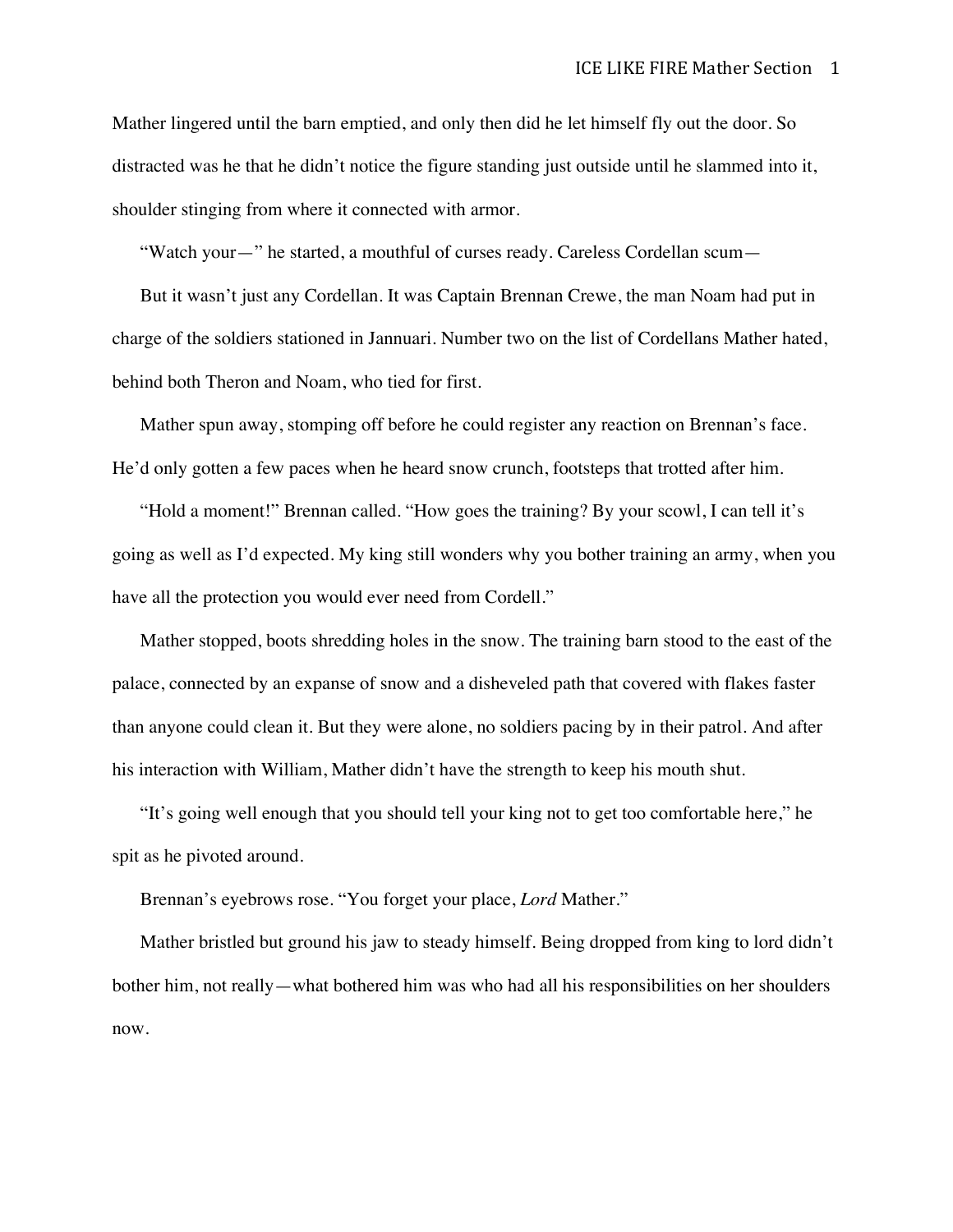"My apologies, Captain. I did forget my place in relation to your own. I have such a hard time remembering that you aren't an actual soldier—you're a gift meant to protect an investment. It would make things so much easier if every Cordellan soldier walked around wearing bows on their helmets."

Brennan lurched closer. Mather rose up as he neared, but before he felt the sweet vacancy of instinct take over his movements, Brennan smiled.

"Gifts we may be," he said, "but at least we are wanted. Your queen is back, didn't you hear? But has she summoned you? No, I'd take it. You're probably on your way to continue the task of counting out *Cordell's* wealth. You act so sure of your importance to Winter, though we both know your role in this kingdom is little more than that of a peasant."

By the time Brennan finished talking, Mather couldn't see anything but the stars swimming across his vision, his body so hot with rage that he expected the falling snowflakes to sizzle on his skin. He moved, but he didn't remember doing so—all he knew was a sudden fistful of Brennan's collar, the fabric pulling taut out of his breastplate as he yanked the man forward.

"You have no idea what you're talking about," Mather growled.

Brennan's attention flicked over Mather's shoulder. His eyes enlarged. "Queen Meira." Mather swelled with panic. She was here, now?

He couldn't see her without any buffers. He could only handle her in neatly arranged settings, where he knew his place—a lord of Winter, a servant of the queen. Because here, with no formalities to give him purpose, he'd be reminded so strongly of how she didn't need him that he wouldn't be able to function.

Mather released Brennan and spun, his boots twisting on the ice-slickened stones. He plummeted into the snow, his panic fading as quickly as it had come.